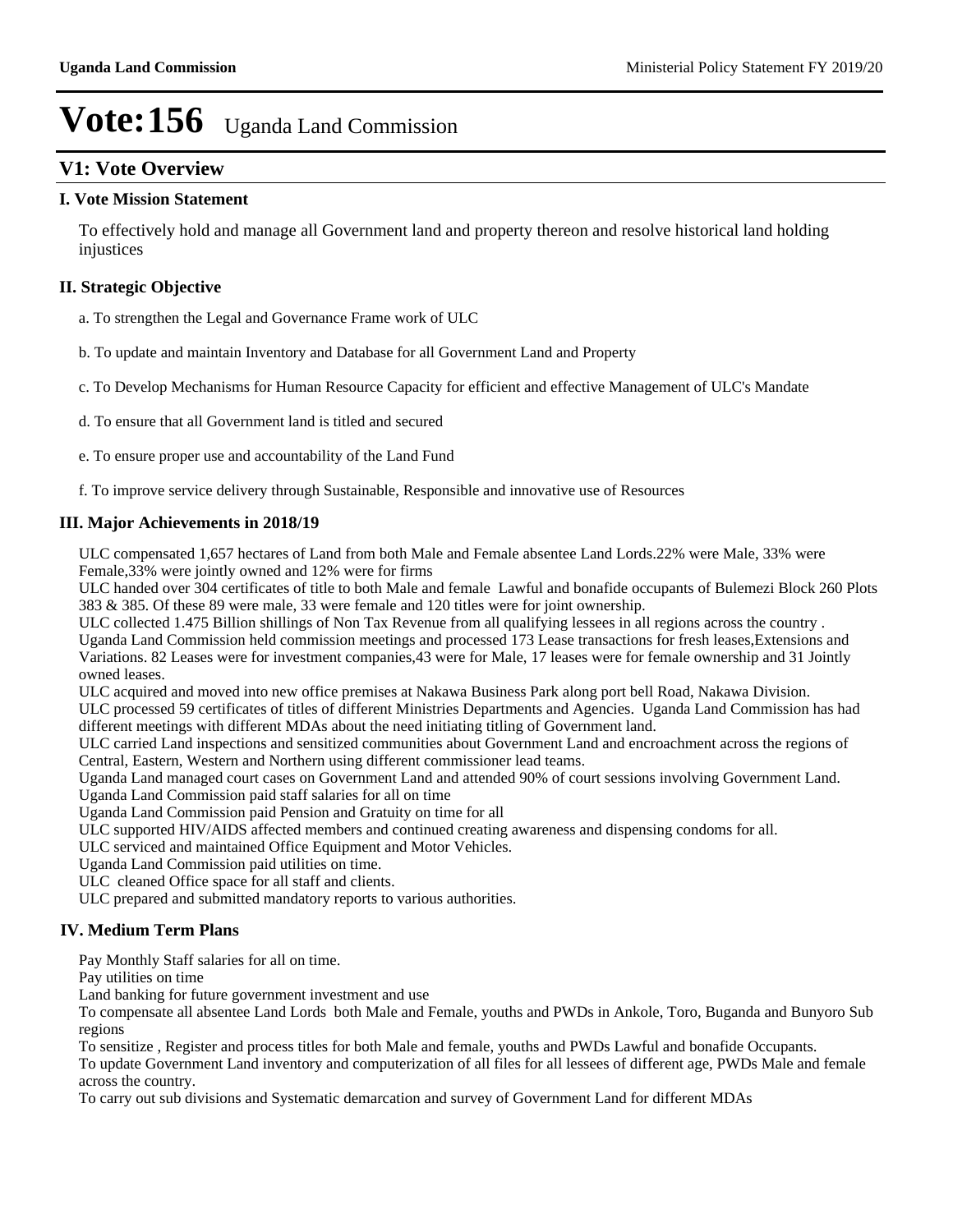# **V. Summary of Past Performance and Medium Term Budget Allocations**

**Table 5.1: Overview of Vote Expenditures (UShs Billion)**

|                  |                                                      |                    |               | 2018/19                                   |         | <b>MTEF Budget Projections</b> |         |         |         |
|------------------|------------------------------------------------------|--------------------|---------------|-------------------------------------------|---------|--------------------------------|---------|---------|---------|
|                  |                                                      | 2017/18<br>Outturn | <b>Budget</b> | <b>Approved Expenditure</b><br>by End Dec | 2019/20 | 2020/21                        | 2021/22 | 2022/23 | 2023/24 |
| <b>Recurrent</b> | Wage                                                 | 0.448              | 0.614         | 0.244                                     | 0.614   | 0.644                          | 0.677   | 0.710   | 0.746   |
|                  | Non Wage                                             | 0.587              | 0.637         | 0.346                                     | 0.644   | 0.740                          | 0.888   | 1.066   | 1.279   |
| Devt.            | GoU                                                  | 30.889             | 14.525        | 2.059                                     | 14.525  | 17.430                         | 17.430  | 17.430  | 17.430  |
|                  | Ext. Fin.                                            | 0.000              | 0.000         | 0.000                                     | 0.000   | 0.000                          | 0.000   | 0.000   | 0.000   |
|                  | <b>GoU</b> Total                                     | 31.925             | 15.776        | 2.649                                     | 15.783  | 18.815                         | 18.995  | 19.207  | 19.455  |
|                  | <b>Total GoU+Ext Fin (MTEF)</b>                      | 31.925             | 15.776        | 2.649                                     | 15.783  | 18.815                         | 18.995  | 19.207  | 19.455  |
|                  | Arrears                                              | 0.050              | 15.299        | 12.877                                    | 0.000   | 0.000                          | 0.000   | 0.000   | 0.000   |
|                  | <b>Total Budget</b>                                  | 31.974             | 31.076        | 15.526                                    | 15.783  | 18.815                         | 18.995  | 19.207  | 19.455  |
|                  | <b>A.I.A Total</b>                                   | N/A                | N/A           | N/A                                       | N/A     | N/A                            | N/A     | N/A     | N/A     |
|                  | <b>Grand Total</b>                                   | 31.974             | 31.076        | 15.526                                    | 15.783  | 18.815                         | 18.995  | 19.207  | 19.455  |
|                  | <b>Total Vote Budget</b><br><b>Excluding Arrears</b> | 31.925             | 15.776        | 2.649                                     | 15.783  | 18.815                         | 18.995  | 19.207  | 19.455  |

# **VI. Budget By Economic Clasification**

**Table V6.1 2018/19 and 2019/20 Budget Allocations by Item**

|                                           |        | 2018/19 Approved Budget |            |              |        | 2019/20 Draft Estimates |              |
|-------------------------------------------|--------|-------------------------|------------|--------------|--------|-------------------------|--------------|
| Billion Uganda Shillings                  | GoU    | Ext. Fin                | <b>AIA</b> | <b>Total</b> | GoU    | Ext. Fin                | <b>Total</b> |
| <b>Output Class: Outputs Provided</b>     | 3.889  | 0.000                   | 0.000      | 3.889        | 5.022  | 0.000                   | 5.022        |
| 211 Wages and Salaries                    | 0.998  | 0.000                   | 0.000      | 0.998        | 1.329  | 0.000                   | 1.329        |
| 212 Social Contributions                  | 0.118  | 0.000                   | 0.000      | 0.118        | 0.130  | 0.000                   | 0.130        |
| 213 Other Employee Costs                  | 0.077  | 0.000                   | 0.000      | 0.077        | 0.075  | 0.000                   | 0.075        |
| 221 General Expenses                      | 0.780  | 0.000                   | 0.000      | 0.780        | 0.798  | 0.000                   | 0.798        |
| 222 Communications                        | 0.016  | 0.000                   | 0.000      | 0.016        | 0.021  | 0.000                   | 0.021        |
| 223 Utility and Property Expenses         | 0.864  | 0.000                   | 0.000      | 0.864        | 1.721  | 0.000                   | 1.721        |
| 224 Supplies and Services                 | 0.129  | 0.000                   | 0.000      | 0.129        | 0.140  | 0.000                   | 0.140        |
| 225 Professional Services                 | 0.017  | 0.000                   | 0.000      | 0.017        | 0.021  | 0.000                   | 0.021        |
| 227 Travel and Transport                  | 0.505  | 0.000                   | 0.000      | 0.505        | 0.443  | 0.000                   | 0.443        |
| 228 Maintenance                           | 0.340  | 0.000                   | 0.000      | 0.340        | 0.310  | 0.000                   | 0.310        |
| 282 Miscellaneous Other Expenses          | 0.046  | 0.000                   | 0.000      | 0.046        | 0.034  | 0.000                   | 0.034        |
| <b>Output Class: Capital Purchases</b>    | 11.887 | 0.000                   | 0.000      | 11.887       | 10.760 | 0.000                   | 10.760       |
| 281 Property expenses other than interest | 0.226  | 0.000                   | 0.000      | 0.226        | 1.550  | 0.000                   | 1.550        |
| 311 NON-PRODUCED ASSETS                   | 11.181 | 0.000                   | 0.000      | 11.181       | 8.750  | 0.000                   | 8.750        |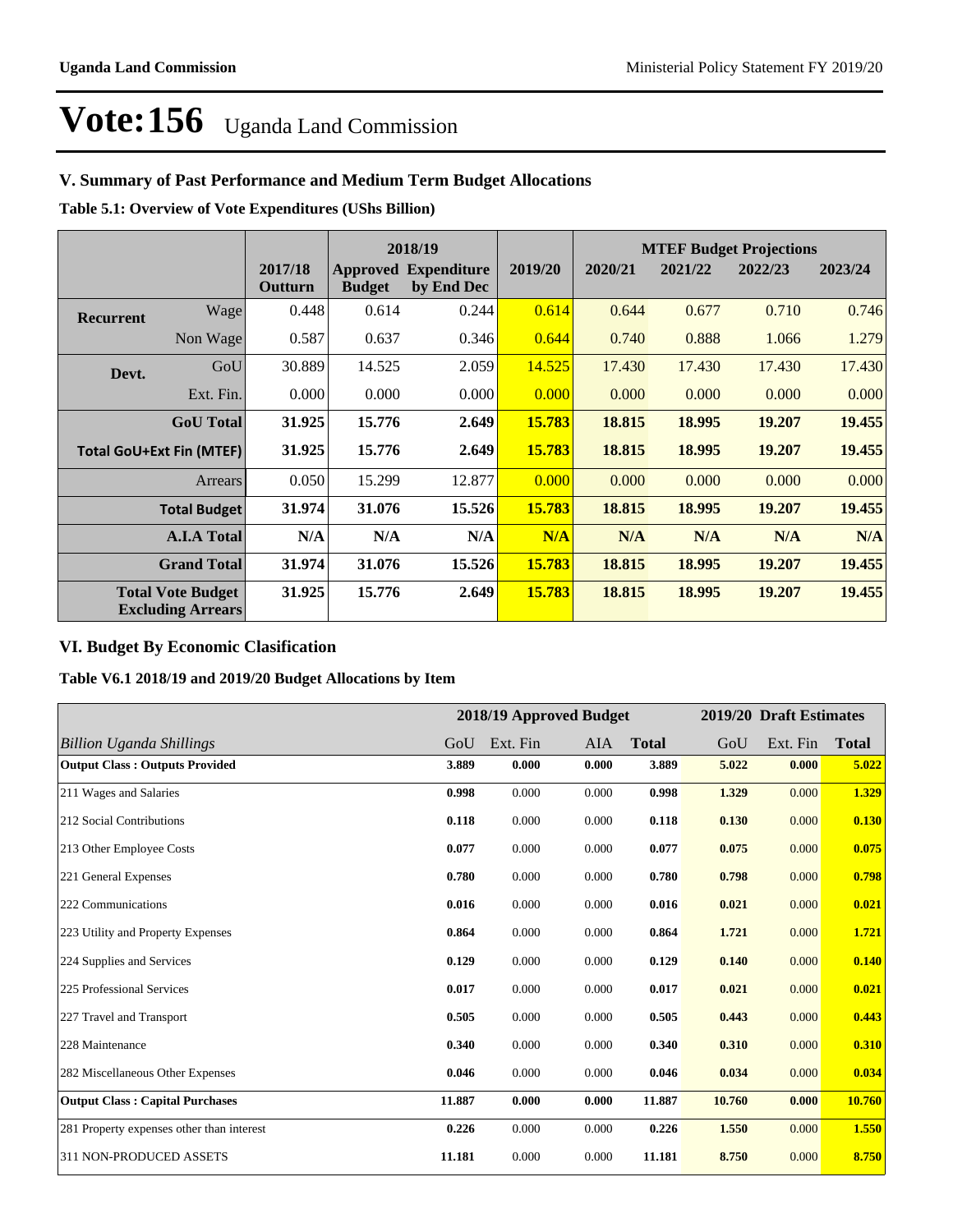| 312 FIXED ASSETS             | 0.480  | 0.000 | 0.000 | 0.480  | 0.460  | 0.000 | 0.460  |
|------------------------------|--------|-------|-------|--------|--------|-------|--------|
|                              |        |       |       |        |        |       |        |
| <b>Output Class: Arrears</b> | 15.299 | 0.000 | 0.000 | 15.299 | 0.000  | 0.000 | 0.000  |
| 321 DOMESTIC                 | 15.299 | 0.000 | 0.000 | 15.299 | 0.000  | 0.000 | 0.000  |
| Grand Total :                | 31.076 | 0.000 | 0.000 | 31.076 | 15.783 | 0.000 | 15.783 |
| Total excluding Arrears      | 15.776 | 0.000 | 0.000 | 15.776 | 15.783 | 0.000 | 15.783 |

## **VII. Budget By Programme And Subprogramme**

## **Table V7.1: Past Expenditure Outturns and Medium Term Projections by Programme and SubProgramme**

| Billion Uganda shillings                                     | FY 2018/19            |                                  |                                   | <b>Medium Term Projections</b>              |         |         |         |         |
|--------------------------------------------------------------|-----------------------|----------------------------------|-----------------------------------|---------------------------------------------|---------|---------|---------|---------|
|                                                              | FY 2017/18<br>Outturn | <b>Approved</b><br><b>Budget</b> | <b>Spent By</b><br><b>End Dec</b> | 2019-20<br><b>Proposed</b><br><b>Budget</b> | 2020-21 | 2021-22 | 2022-23 | 2023-24 |
| 49 Finance, Administration, Planning<br>and Support Services | 0.000                 | 0.103                            | 0.071                             | 0.126                                       | 0.150   | 0.200   | 0.200   | 0.200   |
| 03 Finance and Administration                                | 0.000                 | 0.020                            | 0.005                             | 0.020                                       | 0.020   | 0.020   | 0.020   | 0.030   |
| 04 Planning and Quality Assurance                            | 0.000                 | 0.053                            | 0.040                             | 0.076                                       | 0.100   | 0.150   | 0.150   | 0.130   |
| 05 Internal Audit                                            | 0.000                 | 0.030                            | 0.026                             | 0.030                                       | 0.030   | 0.030   | 0.030   | 0.040   |
| 51 Government Land Administration                            | 31.974                | 30.973                           | 15.455                            | 15.657                                      | 18.665  | 18.795  | 19.007  | 19.255  |
| 01 Headquarters                                              | 1.085                 | 0.998                            | 0.418                             | 0.978                                       | 1.074   | 1.205   | 1.376   | 1.525   |
| 02 Government Land Management                                | 0.000                 | 0.150                            | 0.100                             | 0.154                                       | 0.160   | 0.160   | 0.200   | 0.300   |
| 0989 Support to Uganda Land Commission                       | 30.889                | 29.825                           | 14.936                            | 14.525                                      | 17.430  | 17.430  | 17.430  | 17.430  |
| <b>Total for the Vote</b>                                    | 31.974                | 31.076                           | 15.526                            | 15.783                                      | 18.815  | 18.995  | 19.207  | 19.455  |
| <b>Total Excluding Arrears</b>                               | 31.925                | 15.776                           | 2.649                             | 15.783                                      | 18.815  | 18.995  | 19.207  | 19.455  |

# **VIII. Programme Performance and Medium Term Plans**

## **Table V8.1: Programme Outcome and Outcome Indicators ( Only applicable for FY 2019/20)**

| <b>Programme:</b>                       | 51 Government Land Administration                                                                                     |                 |                  |                            |            |            |  |  |  |
|-----------------------------------------|-----------------------------------------------------------------------------------------------------------------------|-----------------|------------------|----------------------------|------------|------------|--|--|--|
| <b>Programme Objective</b><br>$\bullet$ | To effectively hold and manage all Government land and property thereon and resolve all historical land<br>injustices |                 |                  |                            |            |            |  |  |  |
| <b>Responsible Officer:</b>             | Secretary                                                                                                             |                 |                  |                            |            |            |  |  |  |
|                                         | <b>Programme Outcome:</b> Improved land tenure security                                                               |                 |                  |                            |            |            |  |  |  |
|                                         | Sector Outcomes contributed to by the Programme Outcome                                                               |                 |                  |                            |            |            |  |  |  |
|                                         | 1. Improved land Use for production purposes                                                                          |                 |                  |                            |            |            |  |  |  |
|                                         |                                                                                                                       |                 |                  | <b>Performance Targets</b> |            |            |  |  |  |
|                                         | <b>Outcome Indicators</b>                                                                                             |                 |                  | 2019/20                    | 2020/21    | 2021/22    |  |  |  |
|                                         |                                                                                                                       | <b>Baseline</b> | <b>Base</b> year | <b>Target</b>              | Projection | Projection |  |  |  |
|                                         | • An updated and maintained Inventory for all Government Land                                                         | 184000000       | 2002             | 1,000                      | 1,500      | 2,000      |  |  |  |
| • Total acreage of government land      |                                                                                                                       | 1700000000      | 2002             | <b>2500</b>                | 3000       | 3500       |  |  |  |
|                                         |                                                                                                                       |                 |                  |                            |            |            |  |  |  |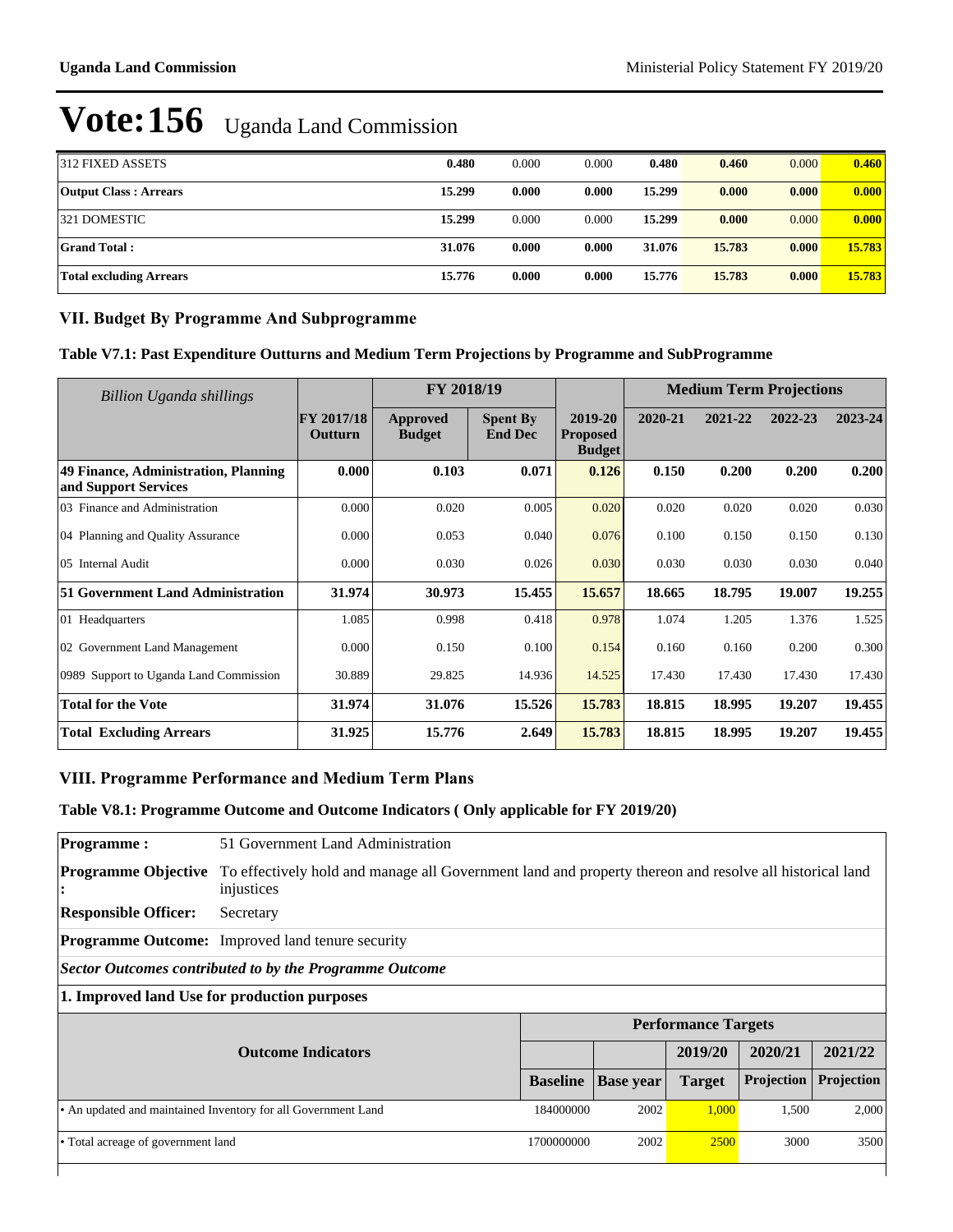| • Number of Government land tittles processed and secured.                                        | 4000000 | 2006 | 120          | 140          | 200   |
|---------------------------------------------------------------------------------------------------|---------|------|--------------|--------------|-------|
| <b>SubProgramme: 01 Headquarters</b>                                                              |         |      |              |              |       |
| <b>Output: 03 Government leases</b>                                                               |         |      |              |              |       |
| Amount of NTR collected (USHs bn)                                                                 |         |      | .5           | $\mathbf{1}$ | 1.5   |
| <b>SubProgramme: 02 Government Land Management</b>                                                |         |      |              |              |       |
| <b>Output: 03 Government leases</b>                                                               |         |      |              |              |       |
| Amount of NTR collected (USHs bn)                                                                 |         |      | $\mathbf{1}$ | 1.2          | 1.5   |
| <b>Output: 04 Government Land Inventory</b>                                                       |         |      |              |              |       |
| Number of Government land titles provessed                                                        |         |      | 60           | 100          | 120   |
| SubProgramme: 0989 Support to Uganda Land Commission                                              |         |      |              |              |       |
| <b>Output: 01 Regulations &amp; Guidelines</b>                                                    |         |      |              |              |       |
| No. of households of lawful and bonafide occupant registered and issued with certificate of title |         |      | 1,000        | 1,000        | 1,000 |
| <b>Output: 03 Government leases</b>                                                               |         |      |              |              |       |
| Amount of NTR collected (USHs bn)                                                                 |         |      | $\mathbf{1}$ | 1.2          | 1.5   |
| <b>Output: 04 Government Land Inventory</b>                                                       |         |      |              |              |       |
| Number of Government land titles provessed                                                        |         |      | 60           | 100          | 120   |
| Output: 06 Sensitisation, Adjudication, Systematic demarcation & registration of Households       |         |      |              |              |       |
| No. of households of lawful and bonafide occupant registered and issued with certificate of title |         |      | 1,000        | 1,000        | 1,000 |
| <b>Output: 71 Acquisition of Land by Government</b>                                               |         |      |              |              |       |
| No. of hectres of land acquired by government                                                     |         |      | 1,500        | 2,500        | 2,500 |

# **IX. Major Capital Investments And Changes In Resource Allocation**

#### **Table 9.1: Major Capital Investment (Capital Purchases outputs over 0.5Billion)**

| <b>FY 2018/19</b>                                                                                      | <b>FY 2019/20</b>                                    |                                                                                                                                                                                                 |                                                                                                                                                                                                                                               |
|--------------------------------------------------------------------------------------------------------|------------------------------------------------------|-------------------------------------------------------------------------------------------------------------------------------------------------------------------------------------------------|-----------------------------------------------------------------------------------------------------------------------------------------------------------------------------------------------------------------------------------------------|
| <b>Appr. Budget and Planned Outputs</b>                                                                | <b>Proposed Budget and Planned</b><br><b>Outputs</b> |                                                                                                                                                                                                 |                                                                                                                                                                                                                                               |
| Vote 156 Uganda Land Commission                                                                        |                                                      |                                                                                                                                                                                                 |                                                                                                                                                                                                                                               |
| <b>Program: 02 51 Government Land Administration</b>                                                   |                                                      |                                                                                                                                                                                                 |                                                                                                                                                                                                                                               |
| Development Project: 0989 Support to Uganda Land Commission                                            |                                                      |                                                                                                                                                                                                 |                                                                                                                                                                                                                                               |
| Output: 02 51 71 Acquisition of Land by Government                                                     |                                                      |                                                                                                                                                                                                 |                                                                                                                                                                                                                                               |
| 2766ha of Land compensated from both male and female<br>landlords in Bunyoro, Buganda, Ankole and Toro |                                                      | Compensated 121.4 hectares of Land from a<br>female Landlord by the Name of Mayie Peace<br>Rugwira<br>Compensated 1,535.91 hectares of Land from<br>absentee Landlords as per the attached list | 2500 Hectares of Land acquired for government<br>use/investment from Female, Male, Pwds<br><b>Absentee Landlords and Firms from Ankole,</b><br><b>Buganda, Toro and Bunyoro Sub Regions</b><br>Monitoring and support supervision carried out |
| <b>Total Output Cost(Ushs Thousand)</b>                                                                | 11,406,999                                           | 1,175,999                                                                                                                                                                                       | 10,300,398                                                                                                                                                                                                                                    |
| Gou Dev't:                                                                                             | 11,406,999                                           | 1,175,999                                                                                                                                                                                       | 10,300,398                                                                                                                                                                                                                                    |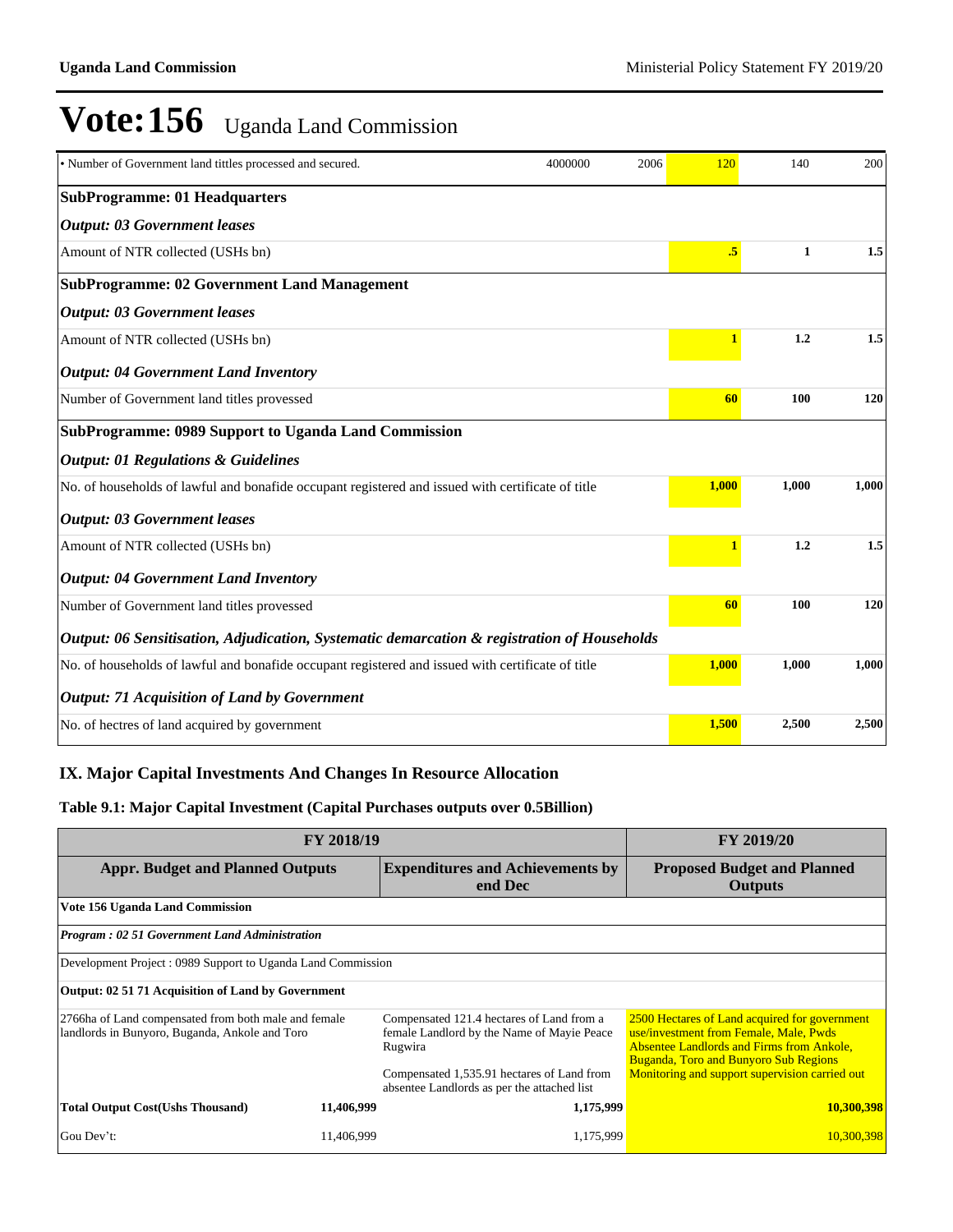| Ext Fin: |  |
|----------|--|
| A.I.A:   |  |

## **X. Vote Challenges and Plans To Improve Performance**

#### **Vote Challenges**

Absence of ULC enabling law to implement the mandate.

Inadequate staffing at the ULC

Encroachment on Government land across the country.

Inadequate funding for the Land Fund activities and Government Land Inventory exercise

Lack of budgetary allocations for property rates, annual ground rents and land banking.

#### **Plans to improve Vote Performance**

A certificate of financial implications was received from Ministry of Finance, Planning and Economic Development , ULC therefore will followup the tabling of the ULC Bill 2016 to cabinet by the Hon. Minister of LHUD.

Inadequate staffing; ULC to followup the implementation of the approved staff structure by the Ministries of Public Service and and Finance, Planning and Urban Development.

Encroachment on Government land across the country. With improved funds, ULC would undertake sensitization drives to communities across the country about government Land use and secondly ULC will undertake surveys of government Land in collaboration with all MDAs .

Inadequate funding for the Land Fund; ULC to lobby for more funds for these activities to help in addressing historical Land holding Injustices for all those affected by past decisions and undertake Government Land Inventory exercise for all to enable management. monitoring and protection of government Land from encroachment.

ULC to lobby for more funds to address Lack of budgetary allocations for property rates, annual ground rents and land banking.

## **XI Off Budget Support**

#### **Table 11.1 Off-Budget Support by Sub-Programme**

N/A

#### **XII. Vote Cross Cutting Policy And Other Budgetary Issues**

**Table 12.1: Cross- Cutting Policy Issues**

| <b>Issue Type:</b>                        | <b>HIV/AIDS</b>                                                                                               |
|-------------------------------------------|---------------------------------------------------------------------------------------------------------------|
| Objective :                               | To create awareness of HIV/AIDS at workplace                                                                  |
| <b>Issue of Concern:</b>                  | <b>HIV/AIDS</b>                                                                                               |
| <b>Planned Interventions:</b>             | To conduct workshops<br>To initiate counseling services<br>To procure supplies for use like Condoms, ARVs, et |
| <b>Budget Allocation (Billion):</b> 0.015 |                                                                                                               |
|                                           |                                                                                                               |